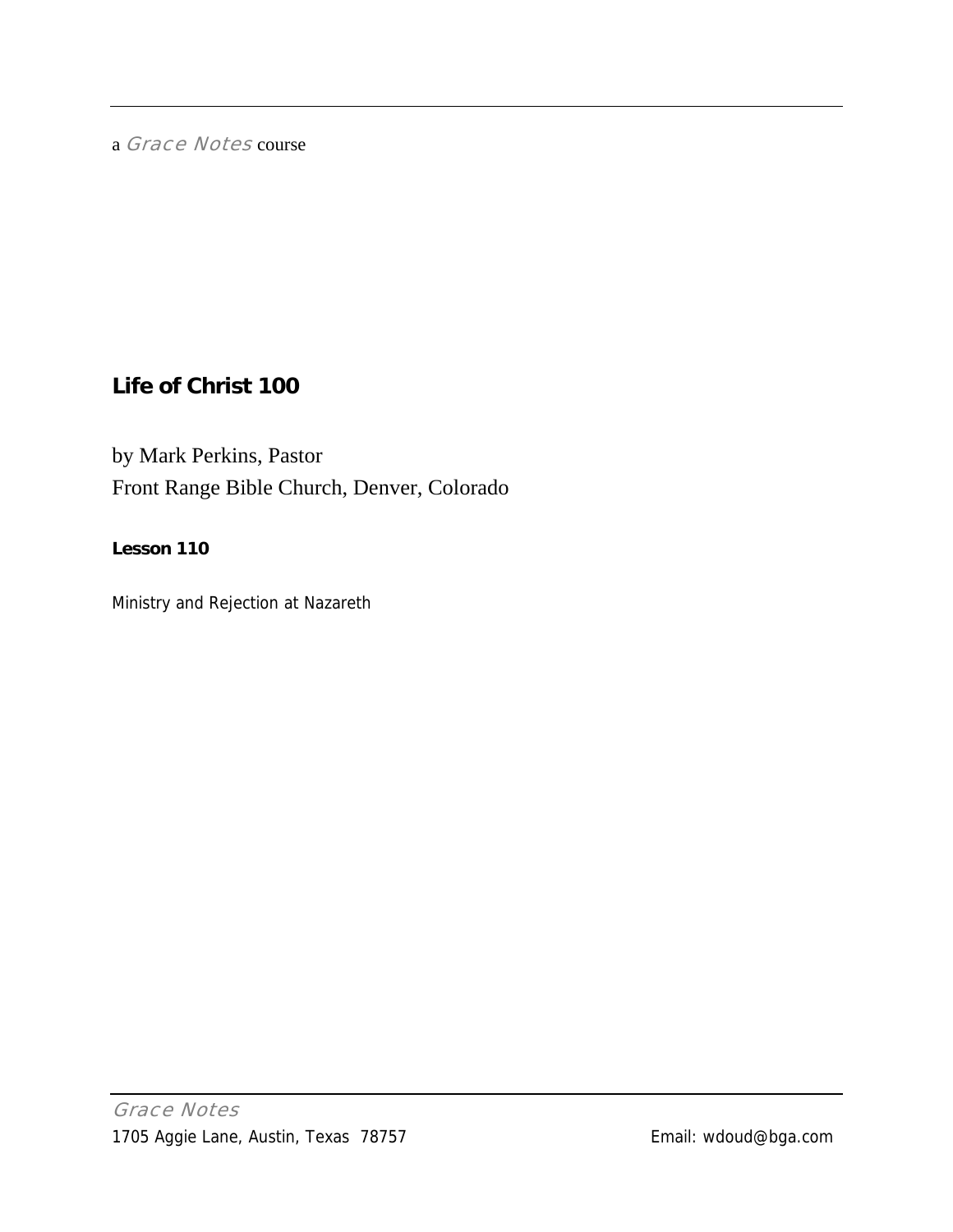## **Life of Christ 100, Lesson 110**

### **Contents**

|--|--|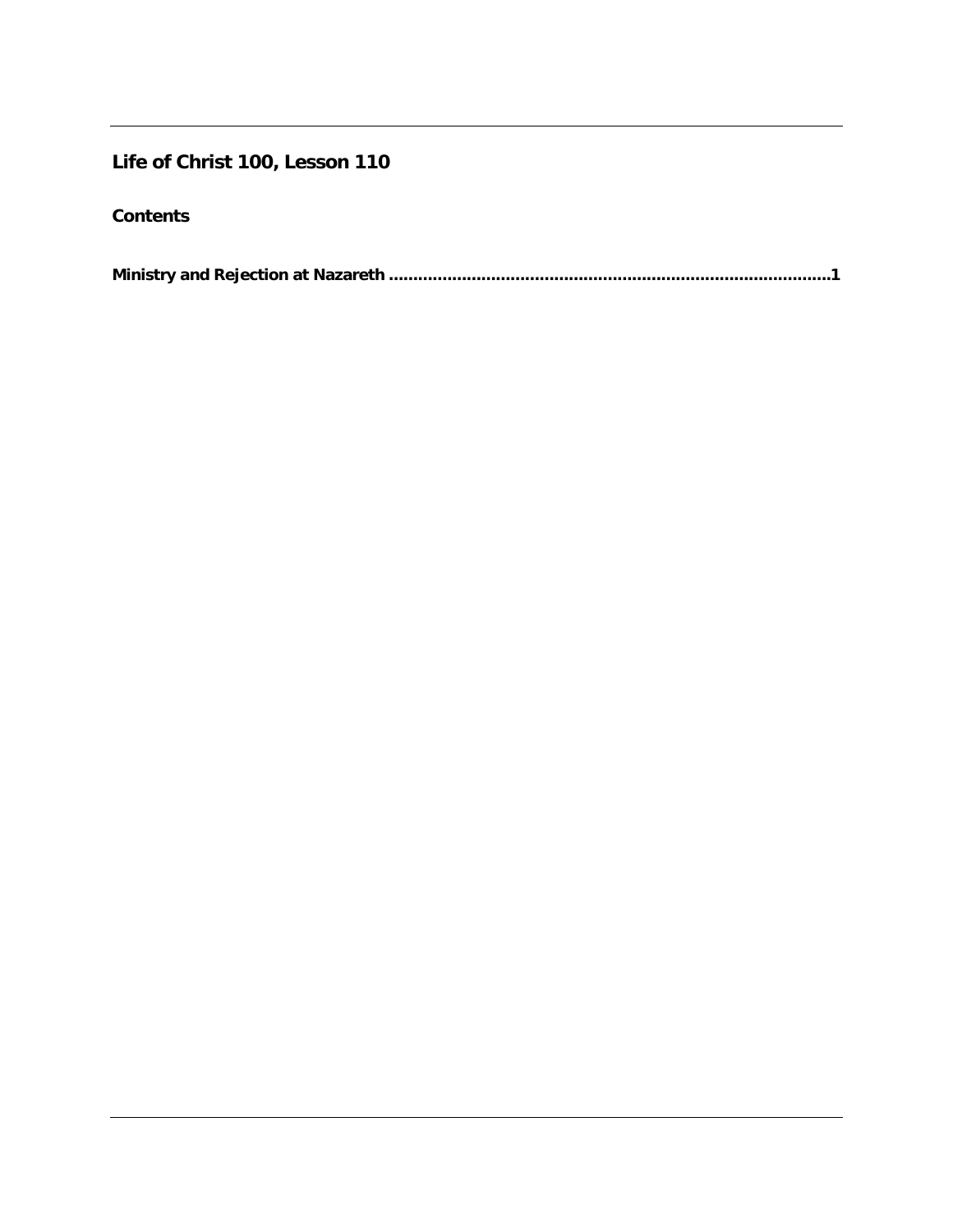#### <span id="page-2-0"></span>**Ministry and Rejection at Nazareth**

Luke 4:16, "And He came to Nazareth, where He had been brought up; and as was His custom, he entered the synagogue on the Sabbath, and stood up to read."

This verse reveals again the strategy of Christ in going to the synagogues - but it also refers to a custom of His from youth, and the foundation of His strategy.

The participle TETHRAMMENOS vividly portrays the bringing up of Christ.

The basis meaning of TREPHO has to do with the care of animals. It really indicates just feeding and watering them. In fact, it is probable that our English word trough comes from this very verb.

This participle is in the perfect periphrastic construction, which is the most intense and vivid way to portray action with the Greek language.

The passive voice shows that Christ did not grow up by himself, but that He had been brought up by His parents.

Going into the synagogue on the Sabbath was the EIOTHOS of Christ. This word comes from ETHOS, which means custom, or even law. From this same word we draw the English 'Ethics'. Not only was this a custom, but it was a rigid habit.

From the context itself, it appears that this was His habit from youth. That He would go into the synagogue on the Sabbath and read.

The synagogue was a place for local gatherings of Jews, outside of Jerusalem.

Here, the local rabbi would read Scripture and instruct upon it. This usually occurred on the Sabbath, and during the feasts.

Here, the local children and young men would receive religious instruction.

The interior of the synagogue had seating arrangements, and, a platform. This platform was called the BEMA. It was situated either in the center of the room, or at one end. On the BEMA was an ark, which carried the scrolls of Scripture.

Often the synagogues that were far from Jerusalem would also add the entire ritual system, so that their members could understand the truth.

Since this was Christ, and it was His hometown, it is likely that on this day the synagogue would have been especially full.

**John 4:17-20**, "And the scroll of the prophet Isaiah was handed to Him. And He opened the book, and found the place where it was written, "The Spirit of the Lord is upon Me, because He anointed Me to preach the gospel to the poor. He has sent Me to proclaim release to the captives, and recovery of sight to the blind, to set free those who are downtrodden, to proclaim the favorable year of the Lord." And He closed the book, and gave it back to the attendant, and sat down; and the eyes of all in the synagogue were fixed upon Him."

The quoted passage is Isaiah 61:1-2. But, Christ paraphrases part of it, leaves some of it out, and adds a little something on His own initiative.

Here is the quote from the NASB: "The Spirit of the Lord God is upon me, because the Lord has anointed me to bring good news to the afflicted; He has sent me to bind up the brokenhearted, to proclaim liberty to captives, and freedom to prisoners; to proclaim the favorable year of the Lord, and the day of vengeance of our God; to comfort all who mourn."

Christ substitutes gospel for good news, a paraphrase.

He substitutes 'poor' for 'afflicted', but this distinction can be blurred by translation.

Then Christ sets up parallel statements:

- Release to the captives;
- Recovery of sight to the blind;
- Set free those who are downtrodden:
- Proclaim the favorable year of the Lord.

Isaiah's parallel of these things is:

- Bind up the brokenhearted;
- Proclaim liberty to the captives;
- Freedom to the prisoners;
- Proclaim the favorable year of the Lord.

But note - Christ's addition comes from another place in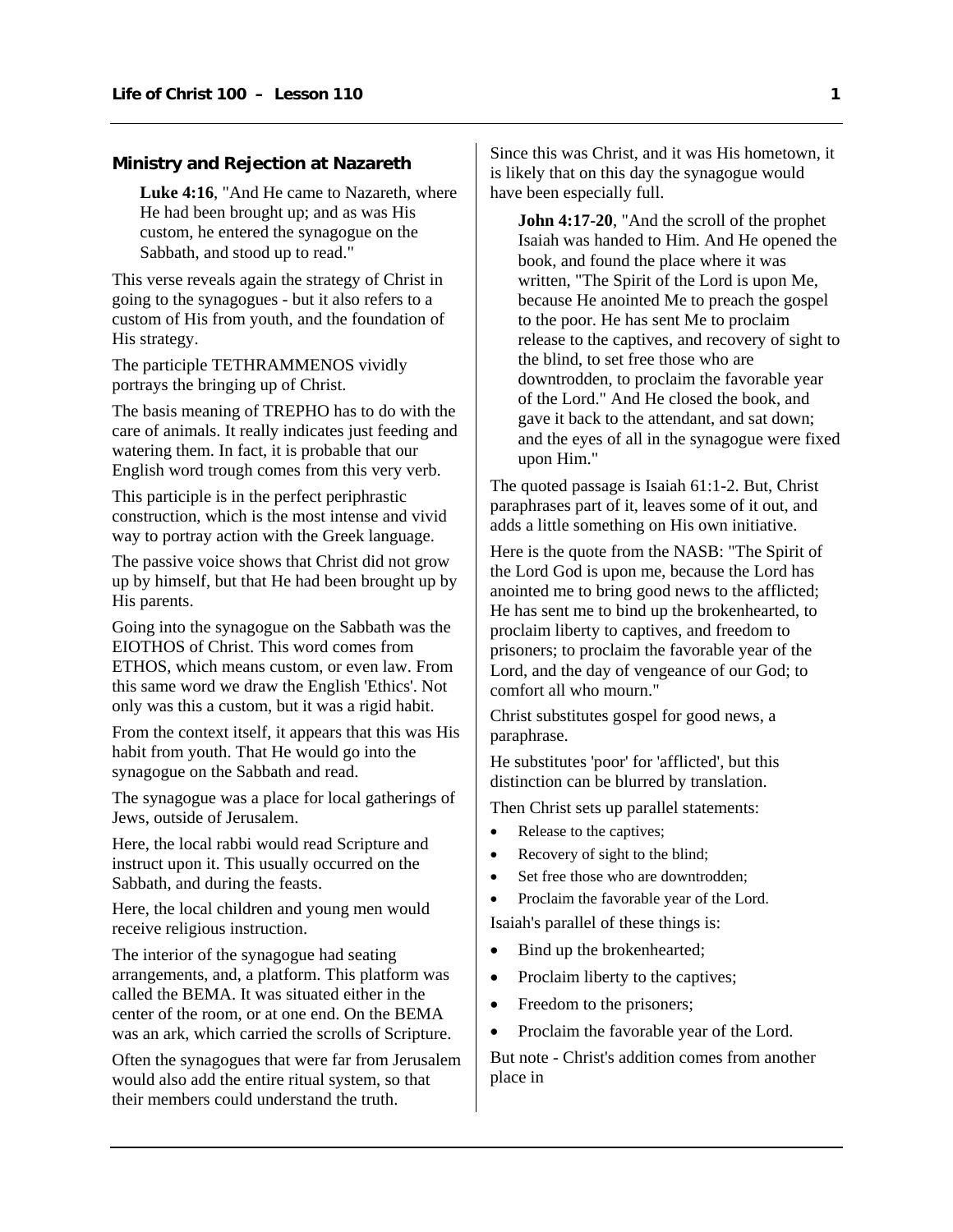**Isaiah 6:9,10**, "Go, and tell this people: "Keep on listening, but do not perceive; keep on looking, but do not understand. Render the hearts of this people insensitive, their ears dull, and their eyes dim, lest they see with their eyes, hear with their ears understand with their hearts, and return and be healed."

As for leaving out certain things, well that is perfectly alright. He had a specific reason for doing so.

Another reason for their rapt attention was that the Isaiah 61 passage is messianic. It speaks of the anointed one of the Lord, who is the Messiah. Here the man who is reputedly the Messiah, and He chooses to read a Messianic passage. And this passage, when read, is in the first person... "The Spirit of the Lord is upon ME... The Lord has anointed ME... He has sent ME..."

The favorable year of the Lord is the year of Jubilee. And Christ is saying here that the Jubilee is upon them.

A loud trumpet would proclaim liberty throughout Israel on the tenth day of the seventh month (the day of atonement), after a lapse of seven Sabbaths of years. So every fiftieth year was a jubilee year.

On this year, the following things would occur - Lev 25:8-17.

- It was considered a normal sabbatical year, so the land would lie fallow for the second consecutive year. cf. Lev 25:2-7.
- The trumpet would sound on the day of atonement.
- They specifically remembered their time of slavery in Egypt, and their release from captivity.
- All of the slaves in the land were released, although this was often applied only to those of Abrahamic descent (Leviticus does not say that).
- All of the real property reverted to its hereditary owners. This signified that God was the owner of Israel's land - v.23.

Interestingly enough, this struck a course that was anti socialist, but not truly capitalist. It was antimonopolistic.

It definitely reaffirmed the right to own property, and rejected the redistribution of wealth based on need.

However, reversion to hereditary landholdings every fifty years assured that there would be no long-lasting monopolies.

Property values were adjusted according to how many years it was to Jubilee.

The Jubilee was not practiced or mentioned after the Babylonian exile. This is the third reason why Christ had their rapt attention. Surely such a proclamation would surely take their breath away.

From the aorist passive verb EPEDOTHE, we understand that someone handed to Christ the scroll of Isaiah. In other words, Christ did not get to choose the scroll of reading. Whoever it was may have known the Messianic character of this book, for it is full of Messianic prophecies. From verse 20, it is understood that the synagogue attendant was the one who handed Christ the scroll.

The verb ATENIZO describes the riveted eyes of the congregation. The verb means to stretch muscles or ligaments, and came to denote a staring countenance, almost with the eyes bulging out of the head.

**John 4:21,22**, "And He began to say to them, "Today this Scripture has been fulfilled in your hearing." But all were speaking well of him, and wondering at the gracious words which were falling from His lips; and they were saying, "Is this not Joseph's son?"

Now Christ began to tell them something about this reading, in other words, what was important about it. The aorist tense of ARCHOMAI concentrates on the very moment of the beginning, and so these words barely got out of Christ's mouth, and he may not have finished the complete sentence reproduced here.

What he was about to say, and was interrupted during, was that He Himself was the anointed one. the preacher, the atoning sacrifice that gave freedom. But...

But Christ is interrupted by an uproar of voices in the synagogue - and they are all talking of Christ.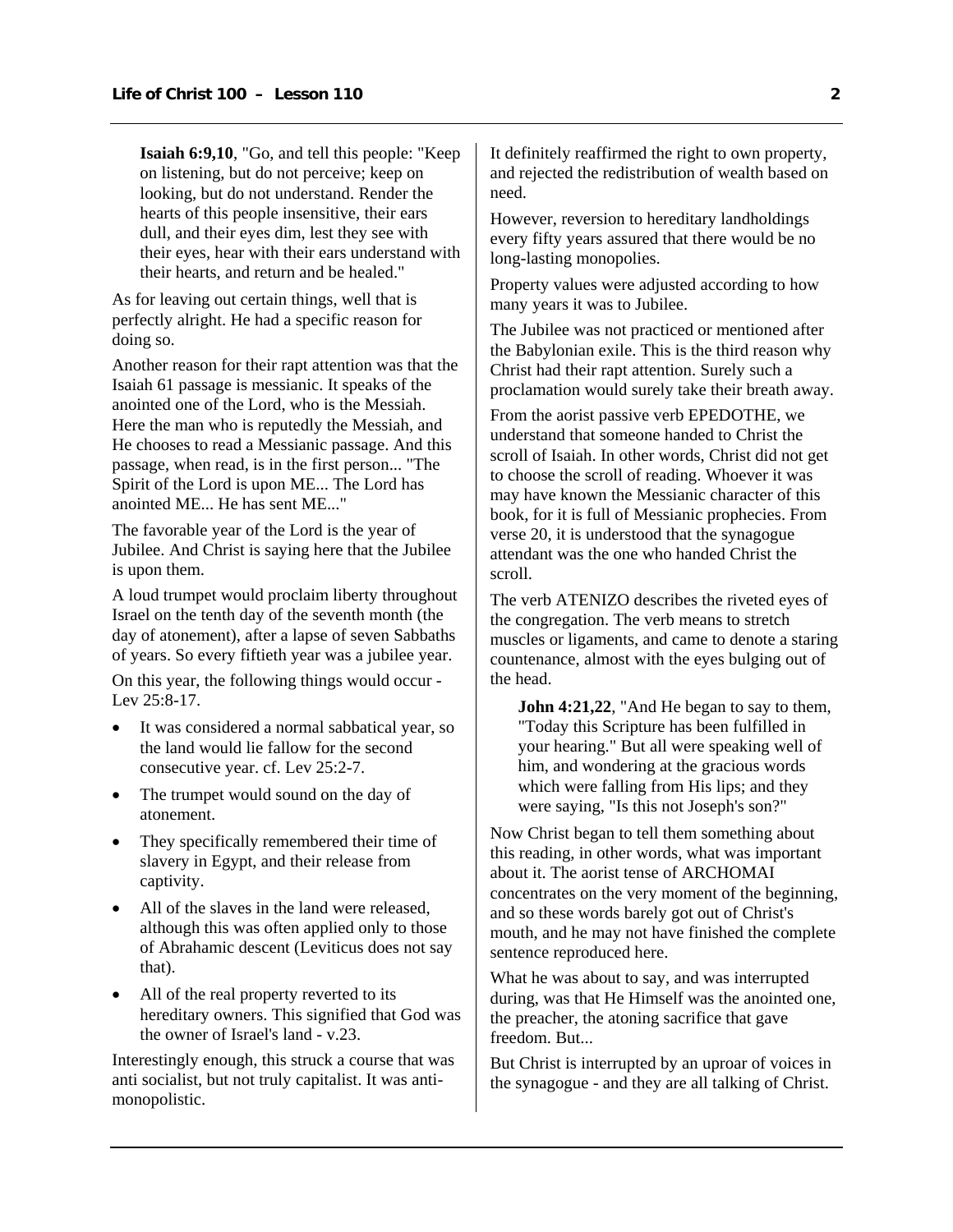Now, the KAI at the beginning of verse twenty two is adversative, and should be translated "but".

This conversation goes on simultaneously with Christ speaking. Does this bother you? It bothers me.

The imperfect tense of MARTUROO makes it clear that this was an ongoing roar of voices.

The verb THAUMAZO is also in the imperfect. They are all - PANTES - all testifying out loud, and marveling in their souls.

But there is a right time for everything, and this is not the right time for talking and marveling.

They testified and marveled at the gracious words which went forth from His lips. But this observation is about the scroll reading, and not Christ's sermon which was to follow, for we know from the Greek that they interrupted Him before He could really talk.

The verb EKPOREUOMAI describes the words going forth from the lips of our Lord. And, it concentrates on their enunciation. What they were saying was this: "When He reads that scroll He is so eloquent." But nowhere in this description is there a description of the words getting into their hearts and lives.

The crowd also notes that Christ is the home town boy made good. "Is this not Joseph's son?" is a question that expects a positive answer. They are marveling at this kid who is now a man, and whom they know.

It is a weird and ironic scene - a crowd bubbling with conversation over the eloquence of their home town boy, when at the same time this man, no, the Messiah is beginning to speak more words.

As we will see, Christ immediately identifies their character, and their terrible flaw. Instead of talking about Christ, they should have been listening to Christ.

**John 4:23,24**, "And He said to them, "No doubt you will quote this parable to Me, "Physician, heal yourself!" We heard certain things were happening at Capernaum, do them here in your fatherland as well." And He said, "Truly I say to you, no prophet is welcome in his home town."

Now Christ replies, and He begins with the adverb PANTOS, "by all means" or "certainly". Christ is positive as to the character of His audience. The spirit of this is sanctified cynicism... "Next you are going to do this." PANTOS means that Christ is rolling his eyes at his audience.

The proverb or parable is one that even exists today in many forms.

Here is a simple enigma: There are two barbers in a one horse town... to whom do you go for the best haircut? The one with the worst haircut, for they must cut each other's hair.

It is often the fatal flaw of the physician that he cannot heal himself.

But Christ places these words in the mouths of His audience, that He should heal those people in His hometown, the same as what He did in Capernaum.

But Christ will not do it. He is not going to give them the satisfaction, because he knows that they have only a prurient interest in His miracles and healings.

Christ knows the character of His audience from their disrespectful bantering just when He was beginning to preach.

The way Christ quotes the fruit of their character is less than flattering. He sees them as narrow eyed people yearning for the satisfaction of their stimulation lust. The correlative pronoun HOSA gathers the healing at Capernaum to their desire to see the same in Nazareth.

But also the aorist imperative of POIEO means something. These people, Christ knows, are into the demand syndrome. "Do for us what you did in Capernaum" is the gist.

Now Christ has a message or moral based on His analysis of their character, and it is this: "No prophet is welcome in His hometown."

And it is true here, for this audience has been so rude to Christ that He could not even get His message out.

Christ was less than welcome, for while His audience was full of praise for how He read the scroll, they were less than interested in what He had to say about it.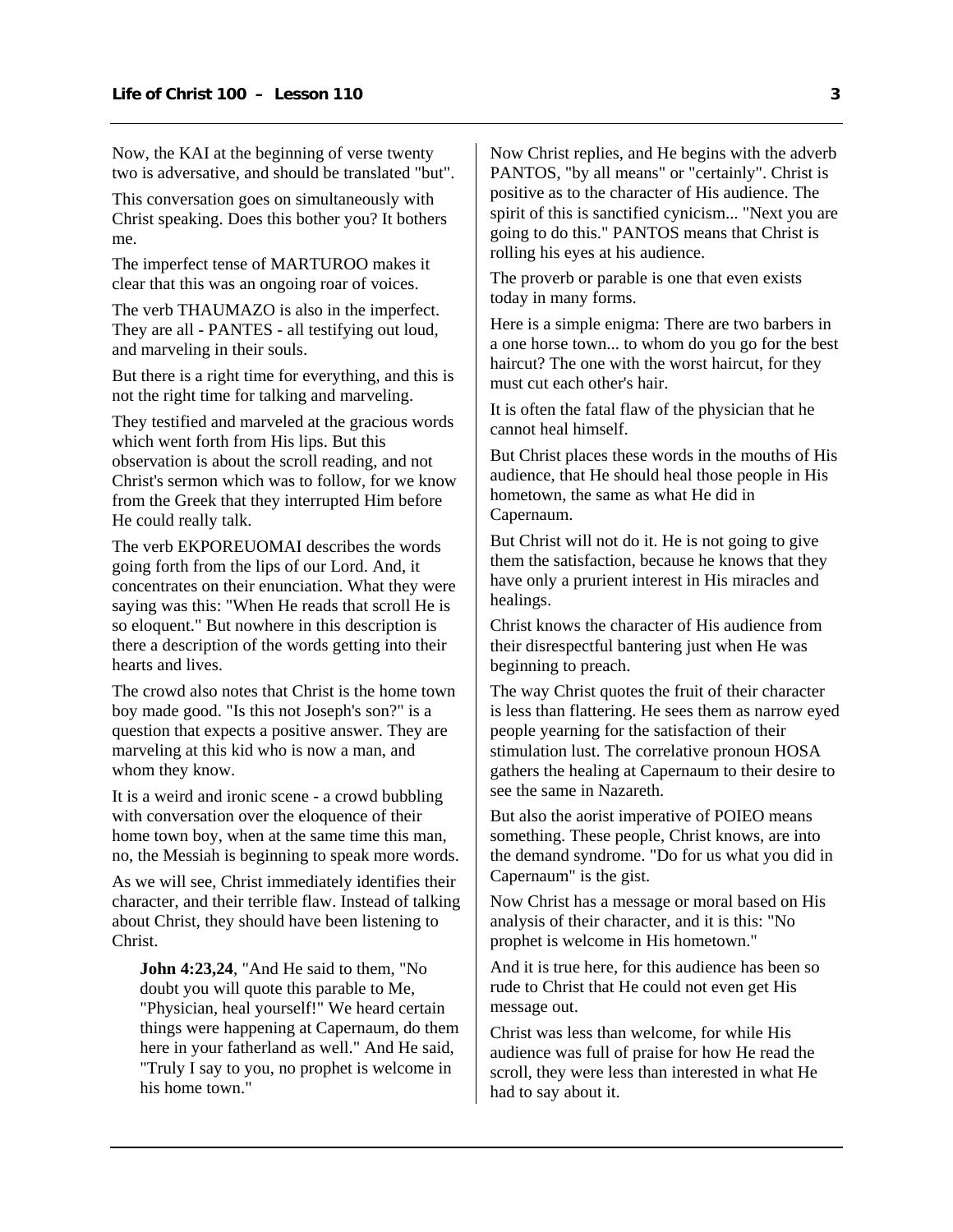In fact, if their true desire was to see a healing or a miracle, then these words of theirs are nothing more than flattery. They no doubt interrupted His message so that He would get on with the healing.

So, the people of Nazareth had no interest in God or the truth, but instead went to that synagogue only to satisfy their stimulation lust.

Now, some principles.

- The church is not about stimulation lust, but teaching, and inculcation in doctrine.
- Stimulation lust is a sign of the cosmic system. It reveals a bitterness toward God, a deep seated rejection of the truth, spiritual blindness, and a frantic search for happiness.
- As long as your soul is dominated by any form of lust, you cannot please God. You may attempt, in your state of deception, to flatter God into giving Him what you want, but you will not receive it
- First, you must repent, and leave behind your love for the cosmic system, and turn to God, and His grace plan.
- Then He will guide your life, into a life of balance, and give you what He thinks you will like. What God thinks you will like is best for you.

**John 4:25,26**, "But I say to you in truth, there were many widows in Israel in the days of Elijah, when the sky was shut up for three years and six months, when a great famine came over all the land; and yet Elijah was sent to none of them, but only to Zarephath, in the land of Sidon, to a woman who was a widow."

This narrative goes back to 1 Kings 17 and 18...

In chapter seventeen, God gives Elijah power over the rain clouds of the sky. They will rain only by the word of Elijah. Ahab is king, and he is an evil, idol-worshipping hypocrite.

So, the drought is discipline, brought on by the Lord, who delegated the power of drought to Elijah.

Now something interesting... God commands Elijah to live outside of the land during this time. First, He is assigned to the brook Cherith. This is one of the tributary streams that run from the

Jordanian highlands in the East down to the Jordan River to the West. It is difficult to know exactly which one, but know this: it was in a wild and remote part of the country, near the same wilderness where Christ received His evidence testing.

The brook Cherith dried up, the Lord told Elijah to go to Zarephath, in Sidon. This is also outside the boundaries of the land.

Zarephath was an old, old city on the Mediterranean seacoast. It had been around more than seven hundred years at the time when Elijah came.

Although there was no positive volition at all in the land - and listen to this - no positive volition in the land, there was one woman there who wanted to hear the gospel.

Lesson: during the dispensation of Israel the gospel was still quite available to the Gentiles. The woman in Zarephath was a Gentile, and positive to the teaching of the Word.

The widow and her son were exceedingly poor, and when Elijah met her, she was gathering sticks or twigs so that they could have a meal.

But God worked a miracle through Elijah. When Elijah arrived at the widow's place, there was a little bit of flour in her bowl, and a little oil in her jar. But that never ran out as long as the drought continued.

Then also, the widow's son became sick, and almost to death, but Elijah healed him through the Lord's power.

The result of these two miracles was that the woman believed in Christ: "Now I know that you are a man of God, and that the word of the Lord in your mouth is truth." The miracles were validation for Elijah's God.

But meanwhile, back in the promised land, God has done no more miracles, and the drought marched on.

That time is brought forward by Christ, and applied not to the nation, nor to the region, but just to His home town. There will be no miracles here, because the people are full of unbelief.

This statement would have really chapped a crowd like this. Not only because they could care less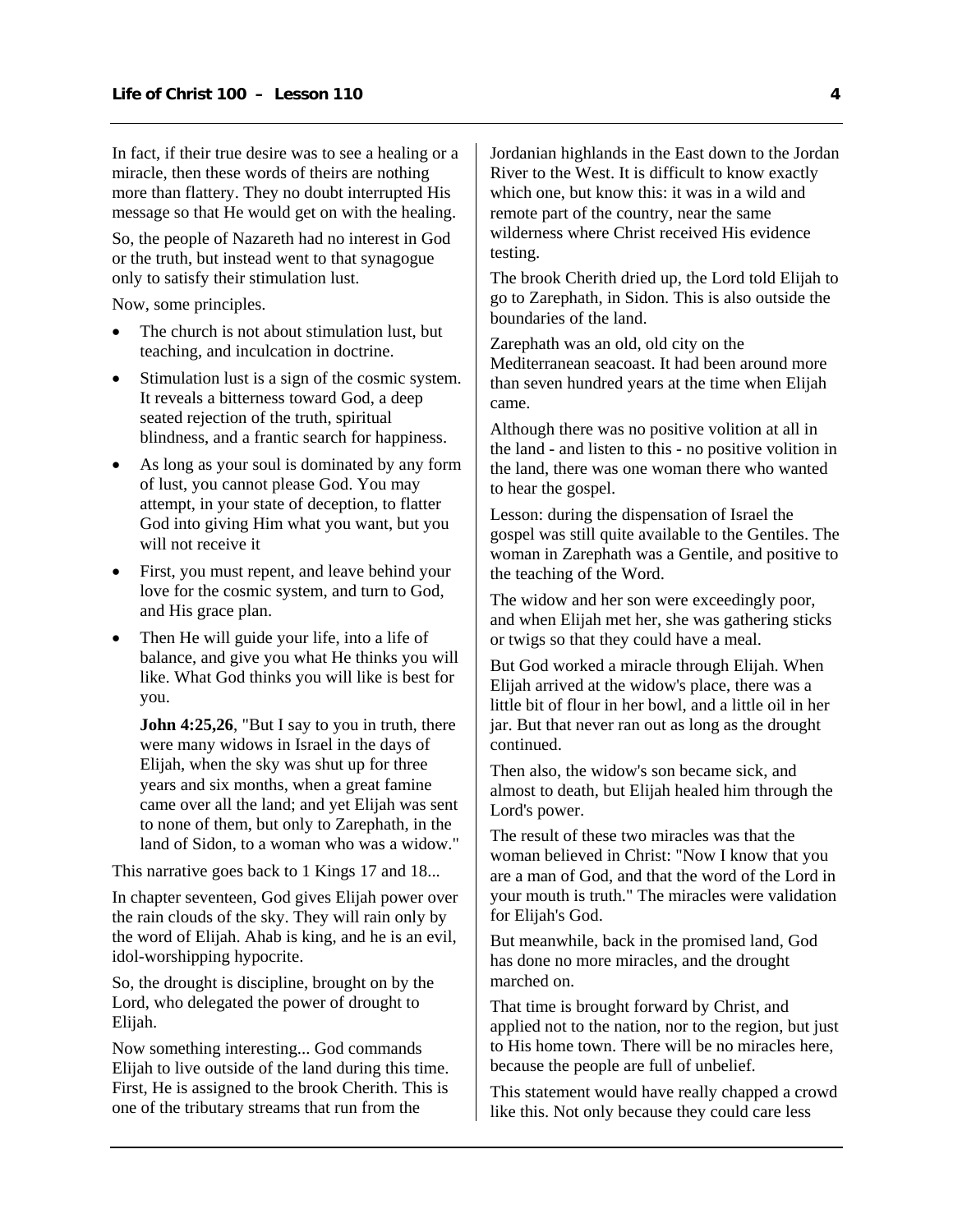about God's word, but also because their stimulation lust had gone unappeased.

Just a mention of it here: when one category of lust is thwarted, then the truly unhappy will often shift their trend to another. It would happen here.

So Christ goes from being on the verge of announcing His Messiahship to telling these people that they will not get their Messiah. Hard stuff.

This is also a precursor to the age of the Gentiles. For the gospel went to the Jews in the land first. But when the Jews reject the Gospel, the primary focus of evangelism turns to the Gentiles.

**John 4:27**, "And there were many lepers in Israel in the time of Elisha the prophet; and none of them was cleansed, but only Naaman the Syrian."

This one originates in 2 Kings 5:1-14. It has very much the same theme as the first illustration.

The description of Naaman, the gentile Assyrian, is in the very first verse, "Now Naaman, captain of the army of the king of Aram, was a great man before his master, and highly respected, because by him the Lord had given victory to Aram. The man was also a valiant warrior, but he was a leper."

A little servant girl, who attended Naaman's wife, suggested that Naaman go to Elisha, in Samaria to be healed. This little girl was a Jew.

So Naaman went to Israel, to the city of Samaria, and pleaded with the king to be healed, but the king mourned that he could not do it.

Elisha heard of this Syrian, and so went to him, and told him to dip himself in the River Jordan seven times, and he would be healed.

After some bickering, Naaman did just that, and was healed by God. His skin came out of that water just the same as a child's.

And Naaman said this: Behold now, I know that there is no God in all the earth, but in Israel; so please take a present from your servant now.

And, as Christ said, there were plenty of lepers in Israel at this time, but God cleansed only a Gentile.

This would have had much the same effect on the Jews in the synagogue at Nazareth as the preceding statement. And they became mad as hornet.

With their stimulation lust unabated, they switch over to killer lust.

**John 4:28-30**, "And all in the synagogue were filled with rage when they heard these things; and they rose up and cast Him out of the city, and led Him to the brow of the hill on which their city had been built, in order to throw Him down the cliff. But passing through their midst, He went His way."

The adverbial participle AKOUONTES reveals the time of their rage - it is simultaneous with their hearing Christ's two illustrations. Because this is a present participle, there is simultaneous action.

The adjective TAUTA tells us that they were filled with rage upon hearing both illustrations, because TAUTA is plural - 'these things'.

The substantive adjective PANTES communicates that every single person in that synagogue was filled with rage.

THUMOU is the noun for rage. It is the kind of rage that is ecstatic and unthinking. It describes the total control of emotion over the soul. Since the same word is often used of human passion, you could say that they were in an orgy of rage.

Furthermore, the aorist passive verb EPLESTHESAN reinforces the idea of ecstasy in rage. This comes from PIMPLEMI, a different verb than the usual PLEROO. This was a special verb when used with words of emotion. It was used with fear, enthusiasm, even the Old Testament kind of ecstatic filling of the Spirit.

This is a crowd of people. It is difficult to get an exact figure, but it is likely to be more than a hundred, even much more. And they are more than a crowd, for they have turned into a mob.

At the time that this was written, the city of Nazareth sat upon a hill. The present city is a little more down in the valley. This is a pretty small town, so the entire crown of the hill was not covered by the town. The crowd of the synagogue stood up, and took Jesus outside of the city limits.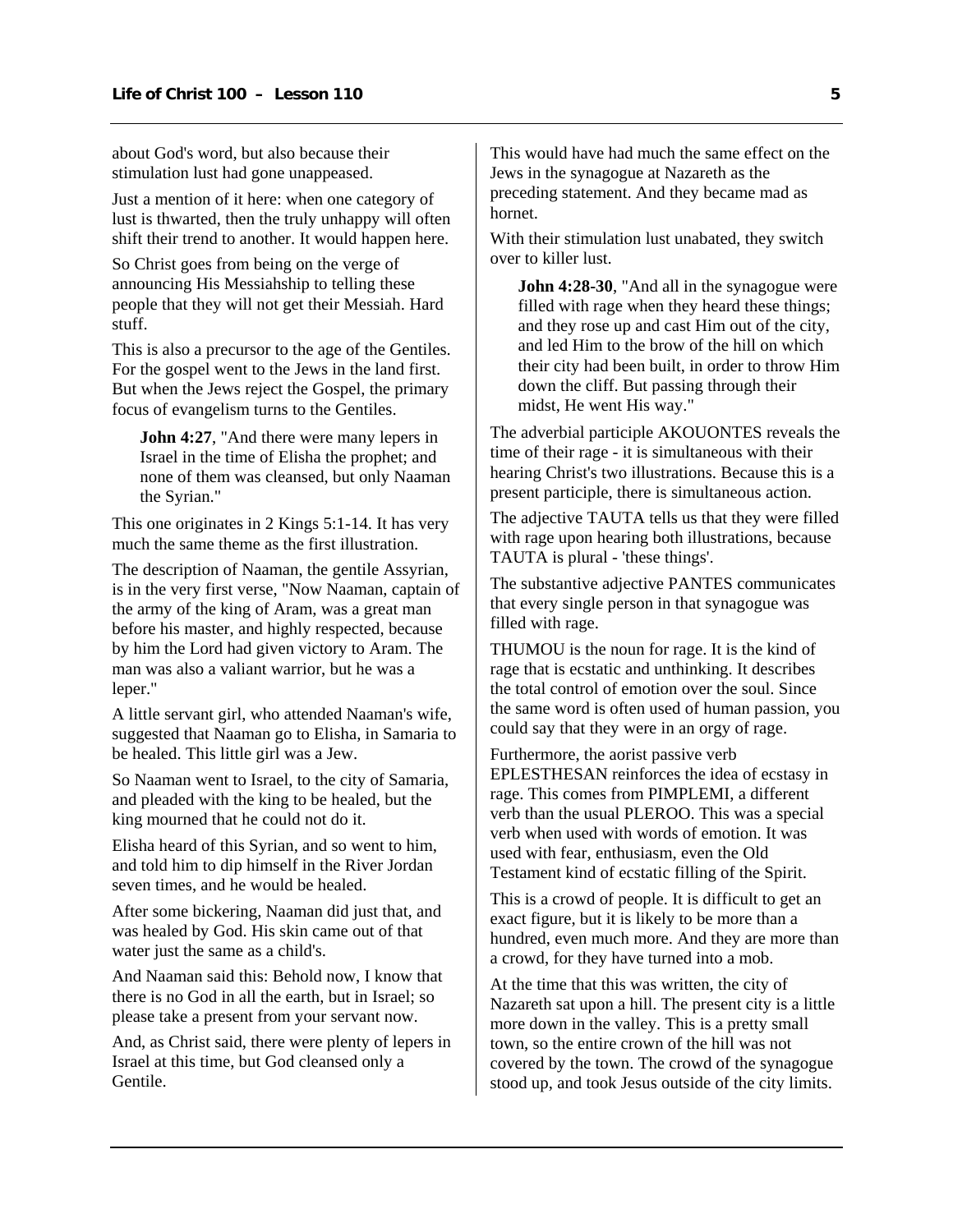There is no record of Christ's response, verbal or physical, during this crisis. It is unlikely that any of His disciples were present, though, so there were no other eyewitnesses than a mob and Himself.

You can be sure that Christ remained poised, even in the crisis, and did not fear or panic in any way. Such would be sinful, and that was something that He did not do.

It seems probable that in order to escape the synagogue Christ would have had to go through the crowd to the exit. There is a good chance that their synagogues had but one entrance.

So a procession of sorts goes through the streets, with a number of people leading Christ along to the brow of the Nazareth hill, and kill Him by throwing Him off the cliff there.

The verb KATAKREMNIZO is quite graphic, and means only one thing: to chuck someone off a cliff, so as to kill them. It may be like our English defenestrate, which means to throw someone out a window to kill them.

But it was not Christ's time yet. Note this same rage at the death of Christ more than two years later. There, the people and the Jewish leadership have constructed an insidious rationale. Here, they really have nothing but unrequited lust.

The Greek is interesting and yet ambiguous about Christ's escape. It says - AUTOS DE DIELTHON DIA MESOU AUTON EPOREUETO. Literally, 'but He Himself, going through their middle, was on His way."

The intensive use of the personal pronoun AUTOS puts the success of this maneuver entirely upon the shoulders of Christ.

Poised for the right moment, Christ just turns and slips through their midst. The leaders may have turned to look down the cliff, while the rest of the people were still coming up, and could not see who it was.

It is significant to note that the people are full of rage, and in their ecstasy could be easily duped.

There is no mention at all of Divine intervention here, and Luke, the meticulous historian, gives full credit to Christ.

The verb POREUETO describes Christ's egress from the scene of peril. He did not run, but the imperfect tense portrays a steady pace, and one that was probably unhurried so as to keep unwanted attention at bay.

So the leaders turn to do their final deed, and Christ is gone! And they cannot see him for the mob. And the mob comes up to see the end of this mean man, only to find that He is no longer there! Matthew 4:13-16: "and leaving Nazareth, He came and settled in Capernaum, which is by the sea, in the region of Zebulun and Naphtali. This was to fulfill what was spoken through Isaiah the prophet, saying, "The land of Zebulun and the land of Naphtali, by the way of the sea, beyond the Jordan, Galilee of the Gentiles - the people who were sitting in darkness saw a great light, and to those who were sitting in the land shadow of death, upon them a light dawned."

Isaiah chapter nine has a larger context of the Messiah. It is not just this, but also several more verses that are Messianic. Later in the chapter, Isaiah tells of the wonderful counselor, and great ruler, who is the Messiah. In the first two verses things are more simple: it is the Messiah, a region, and a condition.

The region includes two areas, Zebulun and Naphtali.

The southern border of Naphtali runs west from the southernmost tip of the sea of Galilee, where it intersects with the river Jordan, until it gets to Mt. Tabor. From there it runs North for ten or fifteen miles, then West for another ten, then North again for forty or fifty miles, until it gets just past the Leontes river. From there it runs due East until it again intersects the Northern Jordan river, and then runs back down to the Sea of Galilee, and around it on the West side until it hits the southern tip again.

Zebulun occupies an area about twenty miles across, to the Southwest of Naphtali. It runs southwest until it intersects with the Kishon River.

The condition is really twofold. It has an initial condition, and a changed condition.

The initial condition is that of darkness. In fact, Christ modifies this quotation to include something from the Twenty Third Psalm.